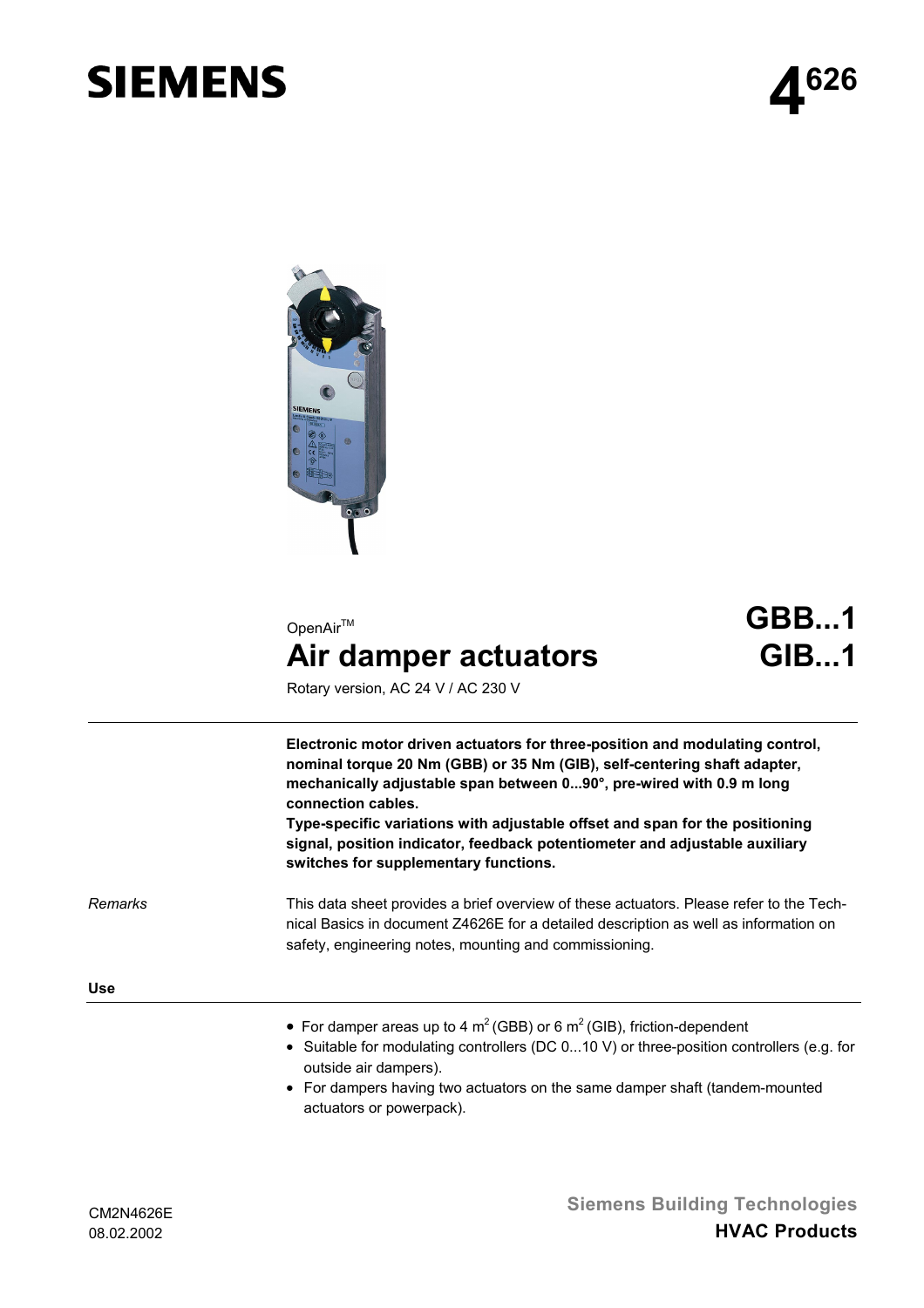#### **Type summary**

| GBB/GIB                                         | 131.1E                 | 135.1E   | 136.1E | 331.1E | 335.1E | 336.1E             | 161.1E | 163.1E | 164.1E | 166.1E   |
|-------------------------------------------------|------------------------|----------|--------|--------|--------|--------------------|--------|--------|--------|----------|
| Control type                                    | Three-position control |          |        |        |        | Modulating control |        |        |        |          |
| Operating voltage<br><b>AC 24 V</b>             | X                      | $\times$ | X      |        |        |                    | X      | X      | X      | $\times$ |
| Operating voltage<br>AC 230 V                   |                        |          |        | X      | X      | $\times$           |        |        |        |          |
| Positioning signal Y<br>DC 010 V                |                        |          |        |        |        |                    | X      |        |        | $\times$ |
| DC 035 V with characteristic<br>function Uo, ∆U |                        |          |        |        |        |                    |        | X      | X      |          |
| Position indicator<br>$U = DC 010 V$            |                        |          |        |        |        |                    | X      | X      | X      | $\times$ |
| Feedback potentiometer 1 k $\Omega$             |                        | X        |        |        | X      |                    |        |        |        |          |
| Auxiliary switches (two)                        |                        | X        | X      |        | X      | X                  |        |        | X      | X        |
| Rotary direction switch                         |                        |          |        |        |        |                    | X      | X      | X      | $\times$ |
| Powerpack (two actuators,<br>tandem-mounted)    | X                      | X        | X      | X      | X      | X                  |        |        |        |          |

#### **Functions**

| Type                                                          | GBB.3.1/GIB.3.1                                                                                                                   | <b>GBB/GIB16.1</b>                                                                                                                                                   |  |  |  |
|---------------------------------------------------------------|-----------------------------------------------------------------------------------------------------------------------------------|----------------------------------------------------------------------------------------------------------------------------------------------------------------------|--|--|--|
| Control type                                                  | Three-position control                                                                                                            | Modulating control                                                                                                                                                   |  |  |  |
| Positioning signal with adjustable<br>characteristic function |                                                                                                                                   | DC 035 V at<br>Offset $Uo = 05V$ and<br>$\Delta U = 230$ V<br>Span                                                                                                   |  |  |  |
| Rotary direction                                              | the type of control. With no power applied,<br>the actuator remains in the respective posi-<br>tion.                              | Clockwise or counter-clockwise direction depends<br>the setting of the rotary direction switch<br>clockwise / counter-clockwise                                      |  |  |  |
| Position indication: Mechanical                               | Rotary angle position indication by using a position indicator.                                                                   |                                                                                                                                                                      |  |  |  |
| Position indication: Electrical                               | The feedback potentiometer can be connected<br>to external voltage to indicate the position.                                      | Position indicator:<br>Output voltage $U = DC 010 V$ is generated propor-<br>tional to the rotary angle. U depends on the rotary<br>direction of the switch setting. |  |  |  |
| Auxiliary switch                                              | The switching points for auxiliary switches A and B can be set independent of each<br>other in increments of 5° within 0° to 90°. |                                                                                                                                                                      |  |  |  |
| Powerpack                                                     | Mounting two of the same actuator types on<br>the same damper shaft results in a double<br>torque.                                | Not permitted.                                                                                                                                                       |  |  |  |
| Rotary angle limitation                                       | The rotary angle of the shaft adapter can be limited mechanically at increments of $5^\circ$ .                                    |                                                                                                                                                                      |  |  |  |

## **Ordering**

2/4

| Note                        | Potentiometer and auxiliary switches cannot be added in the field. For this reason,<br>order the type that includes the required options.       |
|-----------------------------|-------------------------------------------------------------------------------------------------------------------------------------------------|
| Delivery                    | Individual parts such as position indicator and other mounting materials for the actuator<br>are not mounted on delivery.                       |
| Accessories, spare<br>parts | Accessories to functionally extend the actuators are available, e.g., rotary/linear sets<br>and weather protection cover; see data sheet N4699. |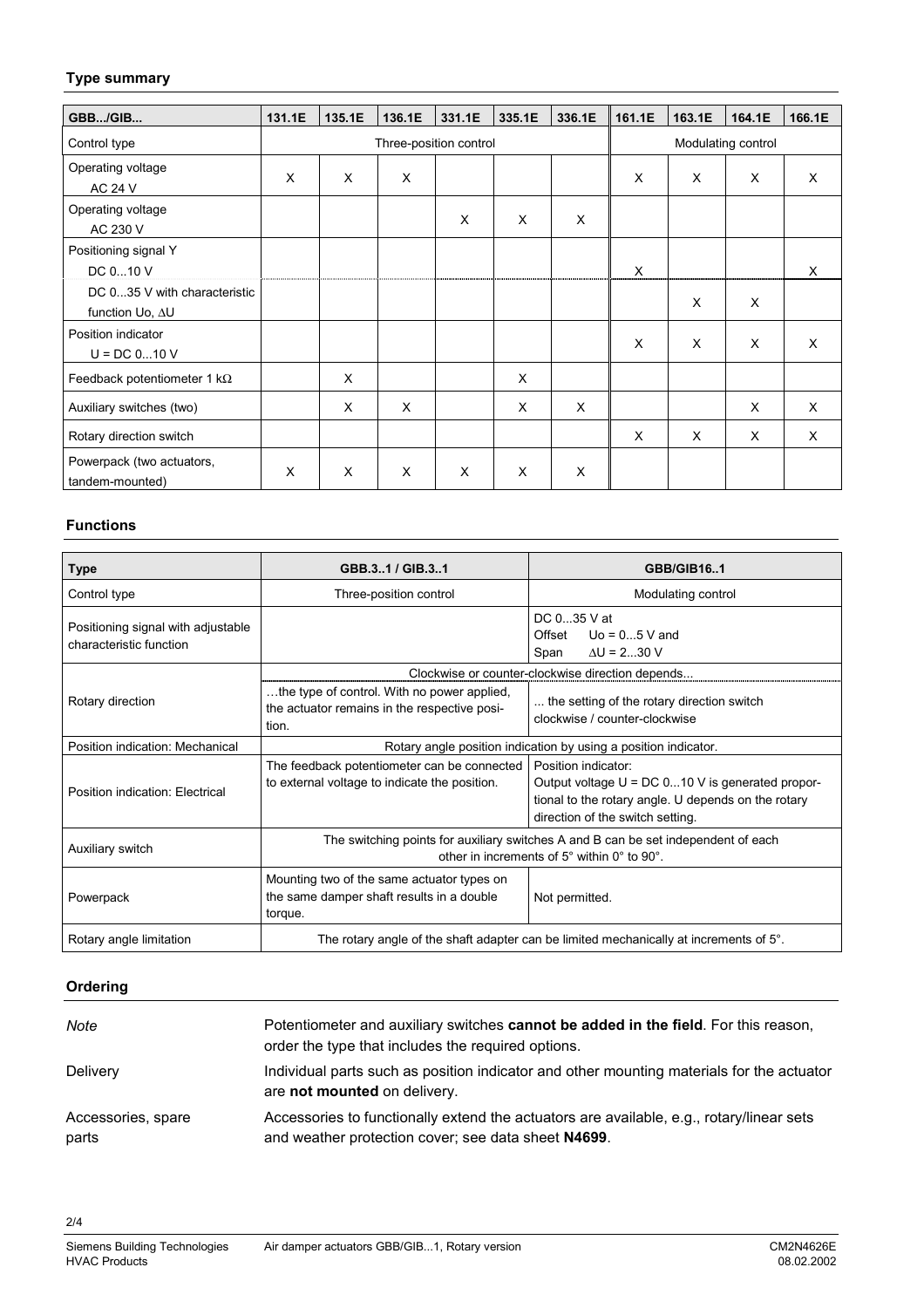### **Technical data**

| $\blacktriangle$ AC 24 V supply<br>(SELV/PELV)     | Operating voltage / Frequency<br>Power consumption GBB/GIB131<br>Running<br>GBB/GIB161<br>Running<br>GBB/GIB16.1<br>Holding | AC 24 V $\pm$ 20 % / 50/60 Hz<br>5 VA, 5 W / 10 VA, 10 W<br>4 VA, 2 W / 6 VA, 4 W<br>1 W/2 W |  |  |  |
|----------------------------------------------------|-----------------------------------------------------------------------------------------------------------------------------|----------------------------------------------------------------------------------------------|--|--|--|
| $\triangle$ AC 230 V supply                        | Operating voltage / Frequency<br>Power consumption GBB/GIB331                                                               | AC 230 V ± 10 % / 50/60 Hz<br>8 VA, 5 W / 13 VA, 10 W                                        |  |  |  |
| Function data                                      | Nominal torque                                                                                                              | 20 Nm GBB                                                                                    |  |  |  |
|                                                    |                                                                                                                             | 35 Nm GIB                                                                                    |  |  |  |
|                                                    | Maximum torque (blocked)                                                                                                    | 40 Nm GBB                                                                                    |  |  |  |
|                                                    |                                                                                                                             | 75 Nm GIB                                                                                    |  |  |  |
|                                                    | Nominal rotary angle / Max. rotary angle                                                                                    | 90° / max. $95^\circ \pm 2^\circ$                                                            |  |  |  |
|                                                    | Runtime for 90° rotary angle                                                                                                | 150 s (50 Hz) / 125 s (60 Hz)                                                                |  |  |  |
| Positioning signal for                             | Input voltage Y (wires 8-2)                                                                                                 | DC 010 V                                                                                     |  |  |  |
| GBB/GIB161                                         | Max. permissible input voltage                                                                                              | <b>DC 35 V</b>                                                                               |  |  |  |
| Characteristic functions                           | Input voltage Y (wires 8-2)                                                                                                 | DC 035 V                                                                                     |  |  |  |
| for GBB/GIB161.1, 166.1<br>for GBB/GIB163.1, 164.1 | Non-adjustable characteristic function                                                                                      | DC 010 V                                                                                     |  |  |  |
|                                                    | Adjustable characteristic function<br>Offset Uo<br>Span AU                                                                  | DC 05 V<br>DC 230 V                                                                          |  |  |  |
| Position indicator                                 | Output voltage U (wires 9-2)                                                                                                |                                                                                              |  |  |  |
| for GBB/GIB161                                     | Max. output current                                                                                                         | DC 010 V<br>$DC \pm 1$ mA                                                                    |  |  |  |
| Feedback potentiometer                             | Change of resistance (wires P1-P2)                                                                                          | $01000 \Omega$                                                                               |  |  |  |
| for GBB/GIB135.1, 335.1                            | Load                                                                                                                        | < 1 W                                                                                        |  |  |  |
|                                                    | Contact rating                                                                                                              | 6 A resistive, 2 A inductive                                                                 |  |  |  |
| Auxiliary switches                                 | Voltage (no mixed operation AC 24 V / AC 230 V)                                                                             | AC 24230 V                                                                                   |  |  |  |
| for GBB/GIB. 4.1/. 5.1/. 6.1                       | Switching range for auxiliary switches                                                                                      | $5^\circ$ 90 $^\circ$                                                                        |  |  |  |
|                                                    | Setting increments                                                                                                          | $5^{\circ}$                                                                                  |  |  |  |
| Connection cables                                  | Cross-section                                                                                                               | $0.75$ mm <sup>2</sup>                                                                       |  |  |  |
|                                                    | Standard length                                                                                                             | 0.9 <sub>m</sub>                                                                             |  |  |  |
| Degree of protection of housing                    | Degree of protection as per EN 60 529 (note mounting instructions) IP 54                                                    |                                                                                              |  |  |  |
| <b>Protection class</b>                            | Insulation class                                                                                                            | EN 60 730                                                                                    |  |  |  |
|                                                    | AC 24 V, feedback potentiometer                                                                                             | Ш                                                                                            |  |  |  |
|                                                    | AC 230 V, auxiliary switch                                                                                                  | Ш                                                                                            |  |  |  |
| Environmental conditions                           | Operation / Transport                                                                                                       | IEC 721-3-3 / IEC 721-3-2                                                                    |  |  |  |
|                                                    | Temperature                                                                                                                 | $-32+55$ °C / $-32+70$ °C                                                                    |  |  |  |
|                                                    | Humidity (non-condensing)                                                                                                   | < 95% r. F. $/$ < 95% r. F.                                                                  |  |  |  |
| Standards and directives                           | Product safety: Automatic electrical controls for household and                                                             | EN 60 730-2-14                                                                               |  |  |  |
|                                                    | similar use                                                                                                                 | (Type 1)                                                                                     |  |  |  |
|                                                    | Electromagnetic compatibility (EMC):                                                                                        |                                                                                              |  |  |  |
|                                                    | Immunity for all models, except GBB/GIB.35.1x                                                                               | IEC/EN 61 000-6-2                                                                            |  |  |  |
|                                                    | Immunity for GBB/GIB.35.1x<br>Emission for all models                                                                       | IEC/EN 61 000-6-1<br>IEC/EN 61 000-6-3                                                       |  |  |  |
|                                                    | $\mathsf{CE}$ Conformity:                                                                                                   |                                                                                              |  |  |  |
|                                                    | Electromagnetic compatibility                                                                                               | 89/336/EWG                                                                                   |  |  |  |
|                                                    | Low voltage directive                                                                                                       | 73/23/EWG                                                                                    |  |  |  |
|                                                    | $\bullet$ Conformity:                                                                                                       |                                                                                              |  |  |  |
|                                                    | Australian EMC Framework                                                                                                    | Radio Communication Act 1992                                                                 |  |  |  |
|                                                    | Radio Interference Emission Standard                                                                                        | AS/NZS 3548                                                                                  |  |  |  |
| <b>Dimensions</b>                                  | Actuator W x H x D (see "Dimensions")                                                                                       | 100 x 300 x 67.5 mm                                                                          |  |  |  |
|                                                    | Damper shaft:<br>round                                                                                                      | $825.6$ mm                                                                                   |  |  |  |
|                                                    | Square                                                                                                                      | $618$ mm                                                                                     |  |  |  |
|                                                    | Min. shaft length                                                                                                           | 20 mm                                                                                        |  |  |  |
| Weight                                             | Without packaging                                                                                                           | 2 kg                                                                                         |  |  |  |

#### **Disposal**

The document on technical basics and the environmental declaration provide information on environmental compatibility and disposal of this device.

3/4